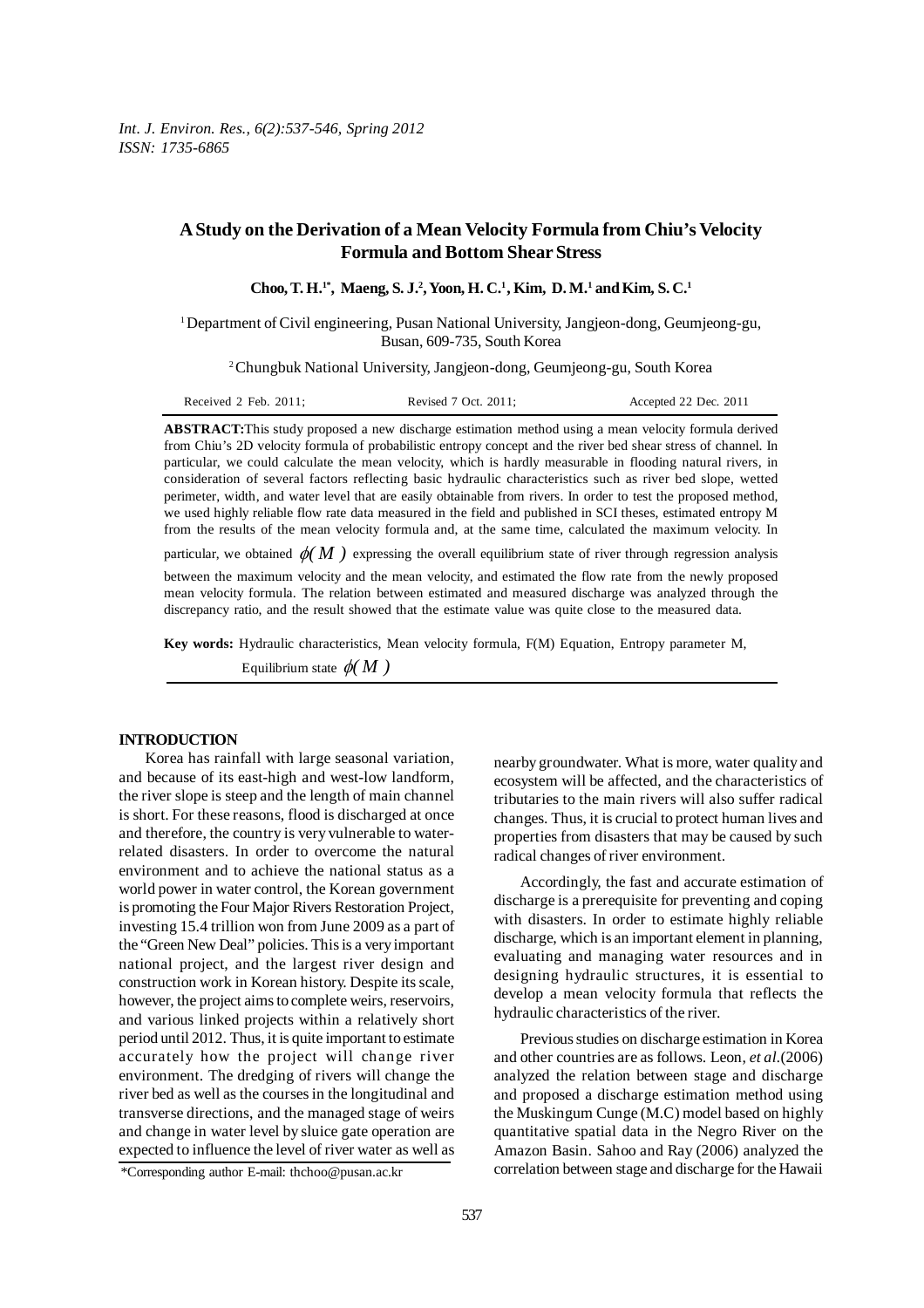Basin by applying Artificial Neural Network (ANN), and developed a model for estimating the discharge of natural rivers. In addition, Oh *et al.* (2005) estimated the mean velocity of entire cross-section and then estimated discharge using linear continuity equation in order to improve the conventional estimation of flood discharge based on the stage- discharge curve for most of Korean rivers. Moreover, Lee *et al.* (2009) analyzed the results of field measuring using an electronic float system developed with GPS and RF communication, and proposed a discharge measuring method. On the other hand, Choo (2002) implemented velocity distribution using point velocity in Chiu's 2D velocity distribution formula, and proposed a river discharge estimation method by applying the velocity distribution to Chiu's 2D mean velocity formula. What is more, Kim *et al.*(2008) proposed a flow rate estimation method for natural rivers using Chiu's velocity distribution formula and maximum velocity estimation. Choo *et al.* (2011) developed newly discharge estimation by using the Manning and Chezy equation method reflecting hydraulic characteristics.

However, these previous studies showed limitations in reflecting the hydraulic characteristics of each river and were somewhat unsatisfactory in terms of reliability.

This study proposed a formula for estimating the mean velocity of river using factors easily obtainable from rivers including the unique hydraulic characteristics of a river such as area, width, wetted perimeter and river bed slope. The formula was derived from Chiu's 2D velocity formula of probabilistic entropy concept and the river bed shear stress of channel.

#### **MATERIALS& METHODS**

Chiu's velocity formula, which is also known as Natural Raw, is a 2D velocity formula that expresses well the distribution of velocity from the bottom to the surface of a channel. This formula applies hydraulically the concept of entropy maximization used in probability and statistics, and the detailed derivation process is available in Chiu(1978), Chiu(1987), Chiu(1988), Chiu and Chen(2002), Chiu and Tung(2002), Choo(2002). Accordingly, the entropy function of velocity can be expressed as follows.

$$
H = -\int_0^{u_{max}} f(u) \ln f(u) \, du \tag{1}
$$

 *is the time mean velocity distributed spatially over* the cross-section of channel,  $u_{max}$  indicates the maximum velocity, and  $f(u)$  is the probability density function of velocity.  $f(u)$  includes equation (2) and (3) as effective information imposing constraints for the maximization of entropy.

$$
\int_0^{u_{m\alpha}} f(u) du = 1
$$
 (2)

$$
\int_0^{u_{m\alpha}} uf(u) du = u = Q/A \tag{3}
$$

Equation (2) is the definition or condition of  $f(u)$  as a probability density function. Equation (3) should be derived in a way that  $\overline{u}$  satisfies effective information on it. For example,  $\overline{u}$  should be equal to *Q / A*, or to what is given to an experimental formula like Manning's equation given by Manning's *n* , hydraulic radius and the slope or energy grade line of channel. From the application of the Method of Lagrange maximizing  $H$  to the limiting factors of equation  $(2)$  and  $(3)$ , we can derive equation  $(4)$  as follows.

$$
f(u) = e^{\lambda_1 - 1} e^{\lambda_2 u} = e^{a_1} e^{a_2 u} (0 \le u \le u_{max})
$$

For a more detailed derivation process using additional limiting factors and other possible results, see Chiu(1987), Chiu(1989).

(4)

As in Fig. 1, Chiu's velocity distribution equation uses  $\xi - \eta$  coordinate system consisting of isovels  $\zeta$  and  $\eta$  that connect points with the same velocity on the cross-section. A one-to-one relation is established between position on the cross-section expressed as isovel and velocity, and the entropy velocity distribution equation is derived using the cumulative probability function for velocity u on isovel ξ .

Accordingly, in the 2D cross-section coordinate system, velocity for a specific point is defined as equation (5).

$$
\int_0^u e^{a_1 + a_2 u} du = \frac{\xi - \xi_0}{\xi_{max} - \xi_0}
$$
 (5)

If equation (4) is substituted into equation (2) and rearranged, and then  $a_2u_{max}$  is replaced with  $M$ , equation (6) is obtained. Here,  $M$  is a parameter indicating velocity distribution.

$$
\frac{e^{a_1}}{a_2} = (e^M - 1)
$$
 (6)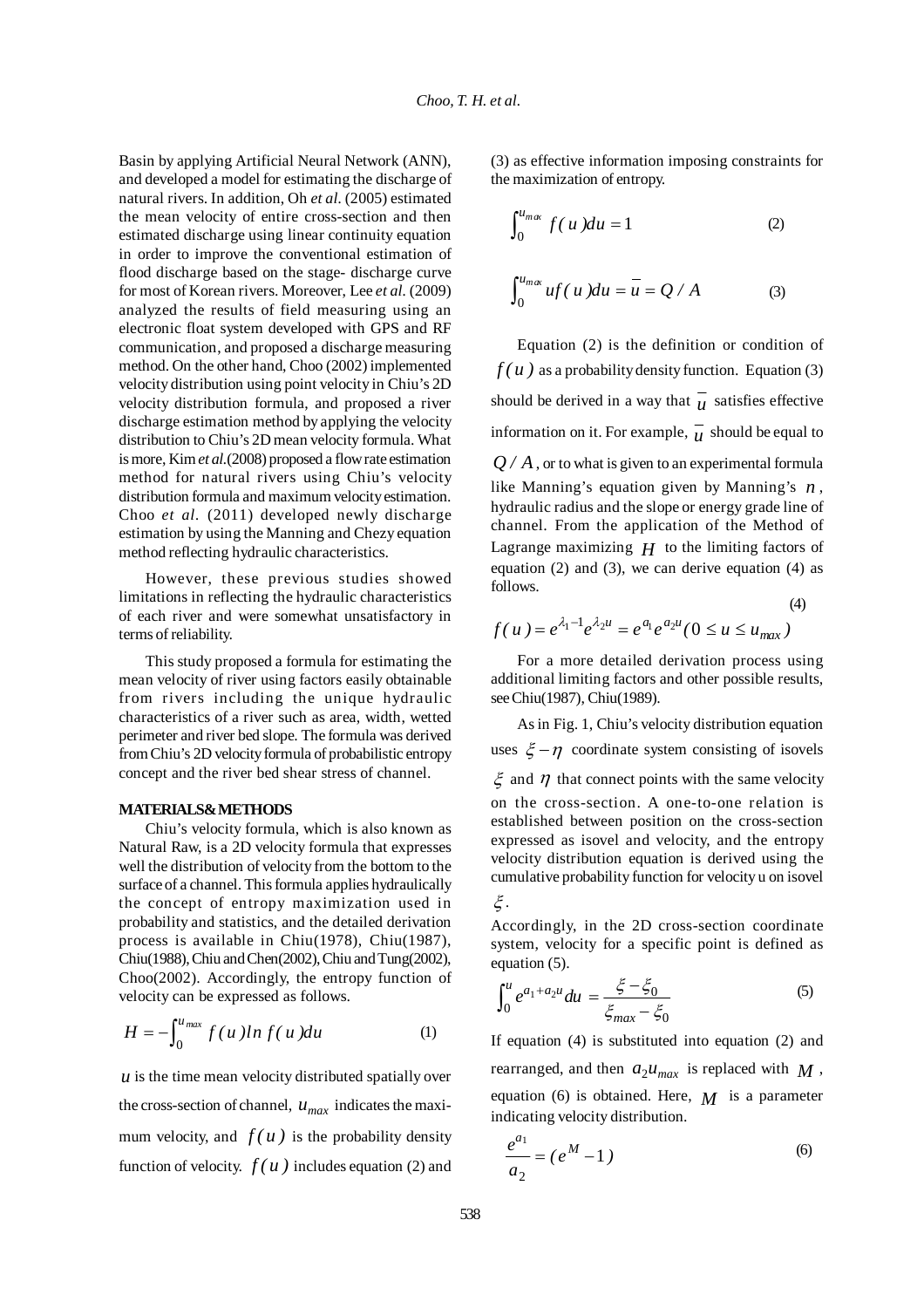

**Fig.1. Coordinates in open-channel sections(chiu,1988,1989)**

If equation (5) is solved and rearranged using equation (6), a 2D velocity distribution formula is obtained as in equation (7).

$$
u = \frac{u_{max}}{M} \ln[1 + (e^M - 1) \frac{\xi - \xi_0}{\xi_{max} - \xi_0}] \tag{7}
$$

In addition, if equation (4) is substituted into equation (3) and is solved, a 2D mean velocity equation is obtained as in equation (8).

$$
\frac{u}{u_{max}} = \frac{e^M}{e^M - 1} - \frac{1}{M} = \phi(M)
$$
 (8)

This equation can be simplified to equation (9).

$$
\overline{u} = \phi(M)u_{max} \tag{9}
$$

Where,  $\phi(M)$  is an indicator showing the linear relation between the mean velocity and the maximum velocity as in equation (8), and is called equilibrium state  $\phi(M)$ .

If equation (4) is substituted into equation (2) and (3) and rearranged, equation (10) is obtained.

$$
u_{max}e^{a_1} = \frac{M}{(e^M - 1)}
$$
 (10)

If equation (8) is substituted into equation (10) and rearranged, equation (11) is obtained.

$$
\overline{u}e^{a_1} = \left(\frac{M}{e^M - 1}\right)\left(\frac{e^M}{e^M - 1} - \frac{1}{M}\right) =
$$
\n
$$
(e^M - 1)^{-1} [Me^M(e^M - 1)^{-1} - 1]
$$
\n(11)

On the other hand, if the bottom shear stress of channel

is expressed as equation (12) and  $\frac{d\xi}{d\zeta}$ *du* is estimated from equation (5) and rearranged, the results are as in equation  $(13)$  and  $(14)$ .

$$
\tau_0 = \mu I \frac{du}{dy} J_{y=y_0} = \mu I \frac{1}{h_{\xi}} I I \frac{du}{d\xi} J_{\xi=\xi_0}
$$
 (12)

Where,  $\tau_0$  is bottom shear stress,  $\mu$  the viscosity coefficient of fluid, and  $h_{\xi}$  unit conversion factor indicating length unit *dy* by multiplying by  $d\xi$ . In addition, the mean shear stress can be expressed as

equation (13).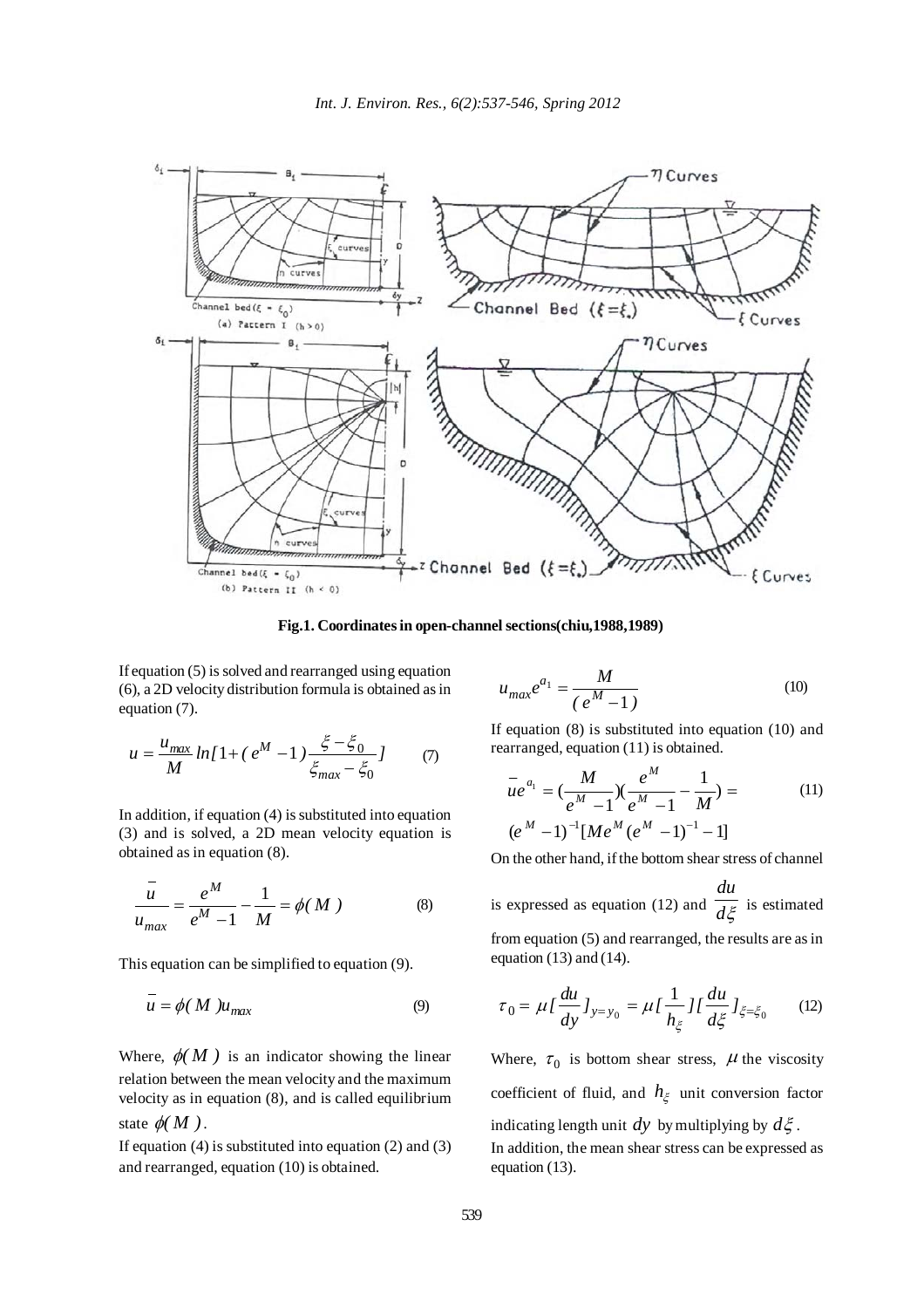$$
\overline{\tau_0} = \mu \left[ \frac{1}{h_{\xi}} \right] \left[ \frac{du}{d\xi} \right]_{\xi = \xi_0} = \rho g R I_f \tag{13}
$$

Where,  $\overline{\tau_0}$  is the mean shear stress of the bottom boundary layer,  $\overline{h_{\xi}}$  the mean value of  $h_{\xi}$  according to the channel boundary layer,  $\rho$  water density,  $g$ gravity acceleration,  $R$  hydraulic radius, and  $I_f$ energy gradient.

*d*ξ *du* in equation (13) can be expressed as equation (14) from equation (5).

$$
\frac{du}{d\xi} = \left[\frac{1}{(\xi_{\text{max}} - \xi_0)f(u)}\right] =
$$
\n
$$
\left[\frac{1}{(\xi_{\text{max}} - \xi_0)e^{a_1 + a_2 u}}\right]
$$
\n(14)

Because  $\mu = 0$  in the bottom boundary layer of channel,  $\xi_0 = 0$  and  $\xi_{max} = 1$  and, as a result,  $\xi_{max} - \xi_0 = 1$ . Accordingly, equation (14) is rearranged to equation (15).

$$
\left\{ \frac{du}{d\xi} \right\}_{\xi = \xi_0} = \left\{ \frac{1}{e^{a_1}} \right\} \tag{15}
$$

If equation (15) is substituted into equation (13) and rearranged, equation (16) is obtained.

$$
e^{a_1} = \frac{\mu}{\overline{h_{\xi}} \rho g R S_f}
$$
 (16)

If equation (16) is substituted into equation (11) and rearranged, new mean velocity is derived as in equation (17).

$$
\bar{u} = \frac{\overline{h_{\xi}} gRS_f}{\nu F(M)}
$$
(17)

Where, 
$$
F(M) = (e^{M} - 1)
$$

$$
[Me^{M}(e^{M} - 1)^{-1} - 1]^{-1}
$$
 (18)

Accordingly, equation (17) means that if there are measured values of  $F(M)$   $\overline{h_{\xi_0}^s}$  *g*  $R$ <sup>*n*</sup>  $S_f$  *v* 

indicating the hydraulic characteristics of river, we can calculate the mean velocity and estimate the flow rate by multiplying the velocity by cross-sectional area. Newly proposed flow rate estimation method based on the mean velocity formula is here.

Based on Chiu's 2D velocity formula using the probabilistic entropy concept, a mean velocity formula was derived as in equation (17) from the relation between the sum of kinematic coefficient of viscosity and velocity gradient perpendicular to the channel boundary and the mean shear stress formula. This equation has as its terms the hydraulic characteristic factors easily measurable from rivers.  $F(M)$  is estimated from equation (17) by substituting the measured values of mean velocity, river bed slope, hydraulic radius, kinematic coefficient of viscosity, etc., and then entropy parameter  $M$  is calculated. Using the calculated  $M$ ,  $\phi(M)$  is calculated from equation (8). And  $u_{max}$  is also calculated by the equation (8). With all data,  $\phi(M)$  at the equilibrium of the whole

river was calculated. From the theoretical relation between the measured mean velocity and each , we can calculate maximum velocity , which is hardly measurable accurately in open channels. Through this process, the mean velocity was estimated using the relation between maximum velocity and overall equilibrium state . The detailed process was summarized as in Table 1.

Overall equilibrium state  $\phi(M)$  by the relation between the mean velocity and the maximum velocity is as follows.

In order to verify the contents of this study, we used data on 4 laboratory channels measured by Abdel-Aal(1969), Bengal(1965), Chyn(1935), and Costello (1974), and field data measured in 3 natural rivers including Mahmood *et al.*(1979),Shinohara and Tsubaki(1959), and Leopold(1969) among highly reliable flow rate survey data provided by Peterson and Howells(1973).Table 2 and Fig. 2, 3 show the results of estimating overall equilibrium state  $\phi(M)$  that means the gradient in the linear relation between estimated maximum velocity  $u_{max}$  and measured mean velocity

 $u_{mean}$  and determination coefficient  $R^2$  that indicates the accuracy of the value.

#### **RESULT& DISCUSSION**

Table 2 and Fig. 2, 3 show clearly the values of overall equilibrium state  $\phi(M)$ , which is the gradient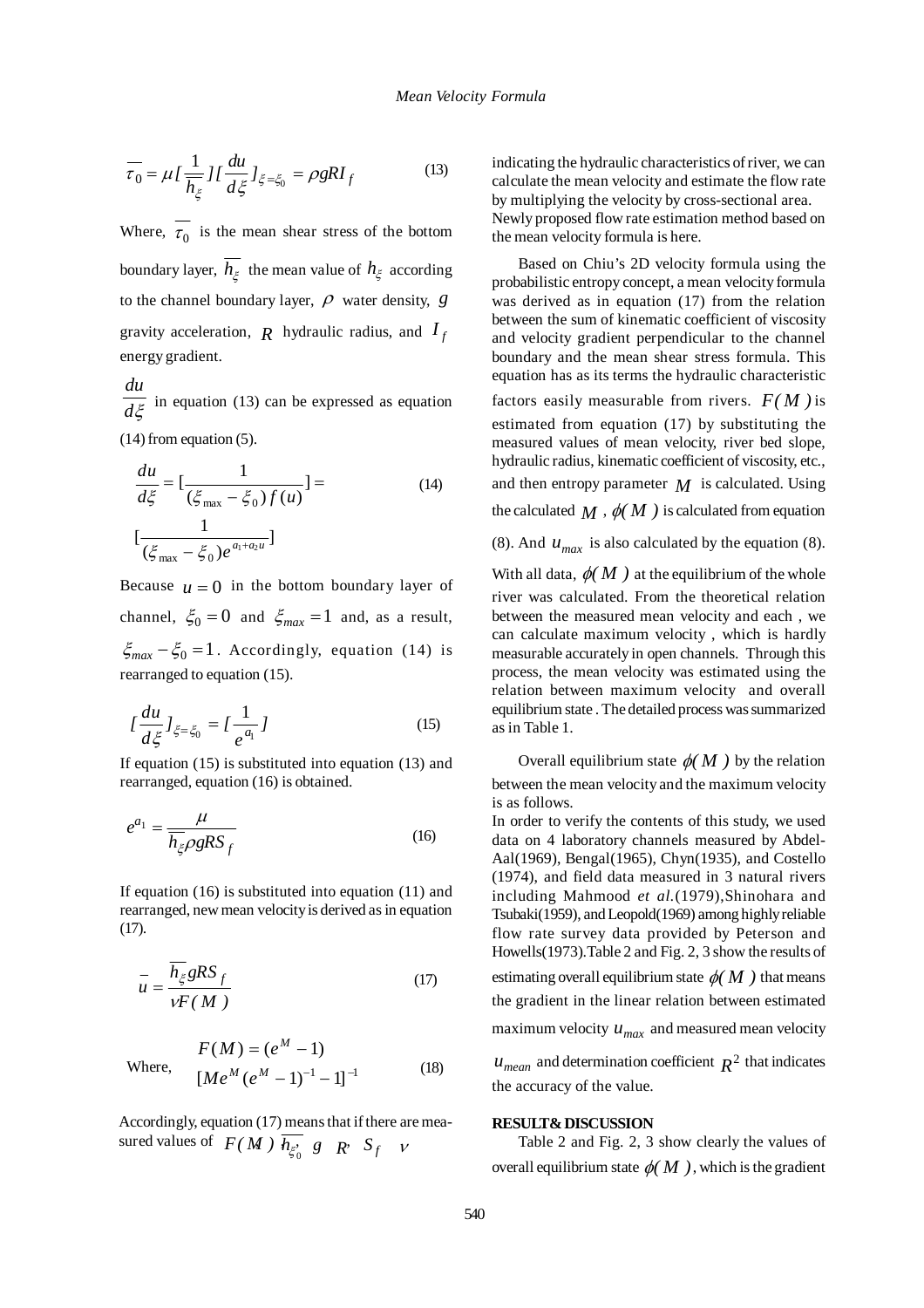

## **Table 1. The Procedure for estimation method of discharge by F(M) equation**

|                              | Data                                                     | $u_{mean} = \phi(M)u_{max}(y = ax)$ $\phi(M)$ |        | $R^2$  |
|------------------------------|----------------------------------------------------------|-----------------------------------------------|--------|--------|
| L<br>a<br>$\mathbf b$        | Abdel-Aal, $F.M(1969)$                                   | $u_{mean} = 0.8657 u_{max}$                   | 0.8657 | 0.9998 |
|                              | Govt. of W. Bengal(1965)                                 | $u_{mean} = 0.8197 u_{max}$                   | 0.8197 | 0.9987 |
|                              | Chyn, S.D(1935)                                          | $u_{mean} = 0.8521u_{max}$                    | 0.8521 | 0.9998 |
|                              | Costello, W.R.(1974)                                     | $u_{mean} = 0.8667 u_{max}$                   | 0.8667 | 0.9998 |
| $\mathsf{R}$<br>$\mathbf{i}$ | Acop Canaldata of Mahmood, et<br>al.(1979)               | $u_{mean} = 0.9110u_{max}$                    | 0.9110 | 0.9999 |
| $\mathbf{V}$<br>e            | Hii River data of Shinohara, K. and<br>Tsubaki, T.(1959) | $u_{mean} = 0.8824 u_{max}$                   | 0.8824 | 0.9992 |
| $\mathbf{r}$                 | Leo-River data of Leopold, L.B. $(1969)$                 | $u_{mean} = 0.9146 u_{max}$                   | 0.9146 | 0.9999 |

## Table 2. Linear regression analysis between  $u_{mean}$  and  $u_{max}$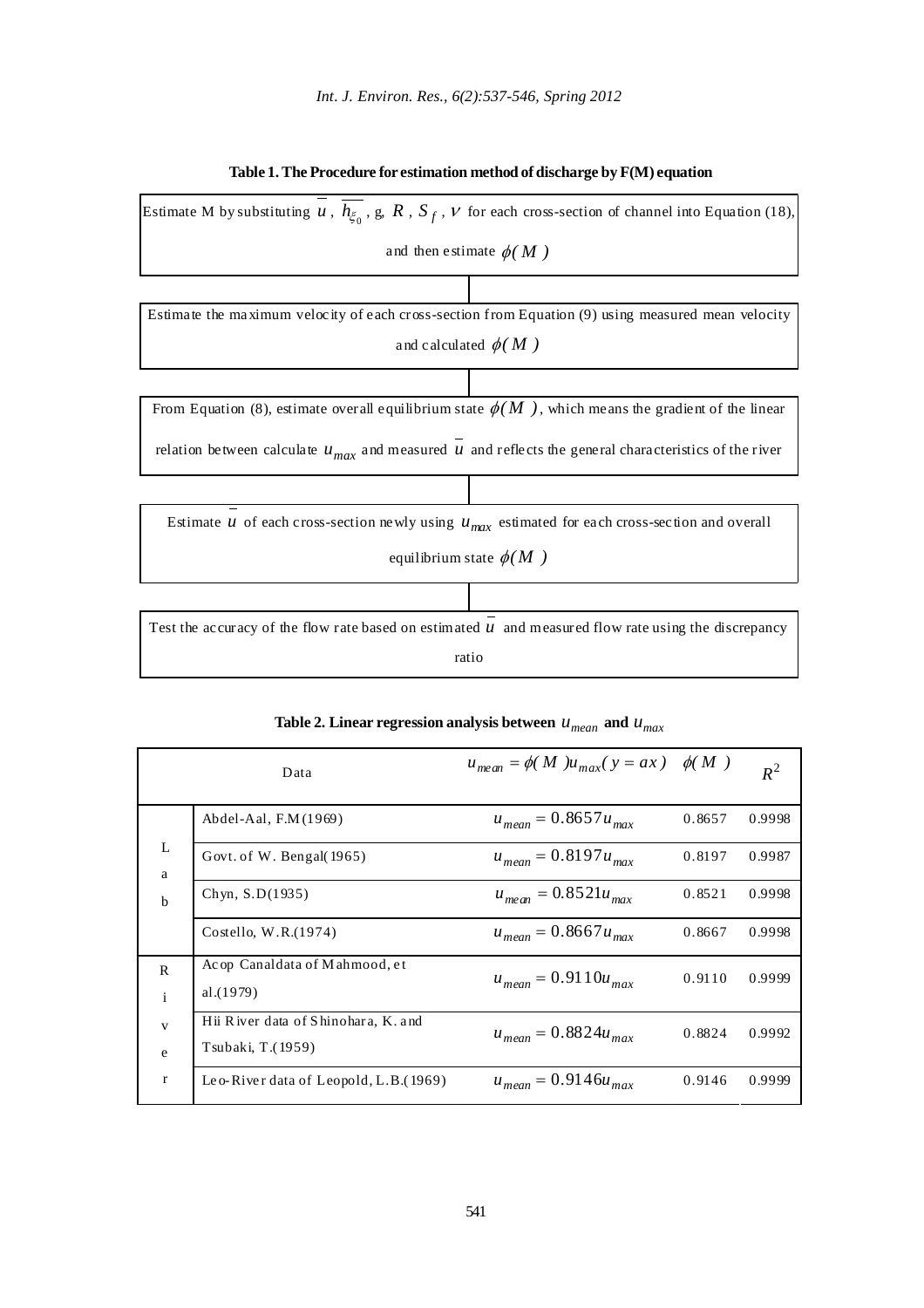in the linear relation between the mean velocity and the maximum velocity estimated through the process in Table 1 using data measured in laboratory channels and natural rivers. The mean velocity of river was estimated using equation (17) and the flow rate was estimated by multiplying the estimated mean velocity by the cross-sectional area of each laboratory channel or river. Standard deviations, which indicate the variation of mean value between measured discharge data and estimate flow rate data for the laboratory channels and natural rivers, were 0.00006, 0.00009, 0.00016 and 0.00033, and 0.1151, 0.0144 and 1.1791, respectively. A small standard deviation means that measured discharge is almost equal to estimated discharge. The reason that standard deviation is larger in natural rivers than in laboratory channels is probably that the discharge of natural rivers is relatively higher than that of laboratory channels. Detailed results are as in Fig. 4 and Fig. 5.

As presented above, the proposed mean velocity formula in equation (17) estimated easily the maximum velocity that enables us to cope with the fluctuation of stage, and the accuracy was also high. This means that even during the flood season when the stage is high we can obtain the mean velocity of cross-sections easily from the maximum velocity.

In order to verify the results above, we analyzed the results using the discrepancy ratio, which is the common logarithm of the ratio between measured and estimated discharge as in Fig. 6, 7. A discrepancy ratio larger than 0 means overestimation, and that smaller than 0, namely, a negative value means underestimation. Through this, we compared the distribution of discharge estimated by equation (17) the newly proposed mean velocity formula with the distribution of measured discharge. The error range was between - 0.02 and 0.03 for laboratory channels and between - 0.015 and 0.02 for natural rivers, proving that the two values were almost equal to each other.



**Fig. 2. The Relationship between Measured Mean velocity and Caculated Maximum Velocity in the lab**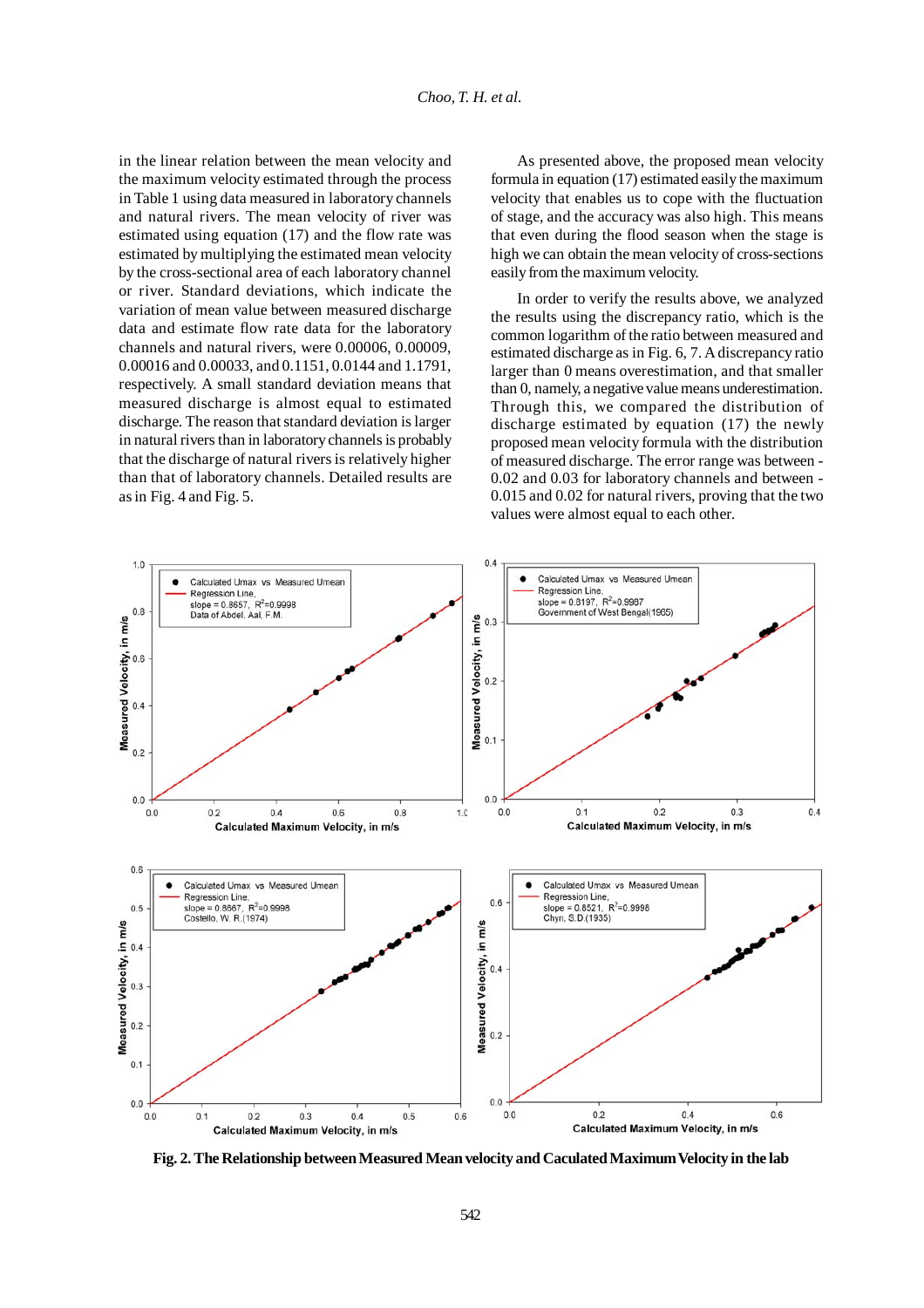

**Fig. 3. The Relationship between Measured Mean velocity and Caculated Maximum Velocity in the natural open**



**Fig. 4. Analysis Results by using proposed mean velocity Eq. in the lab(Continues)**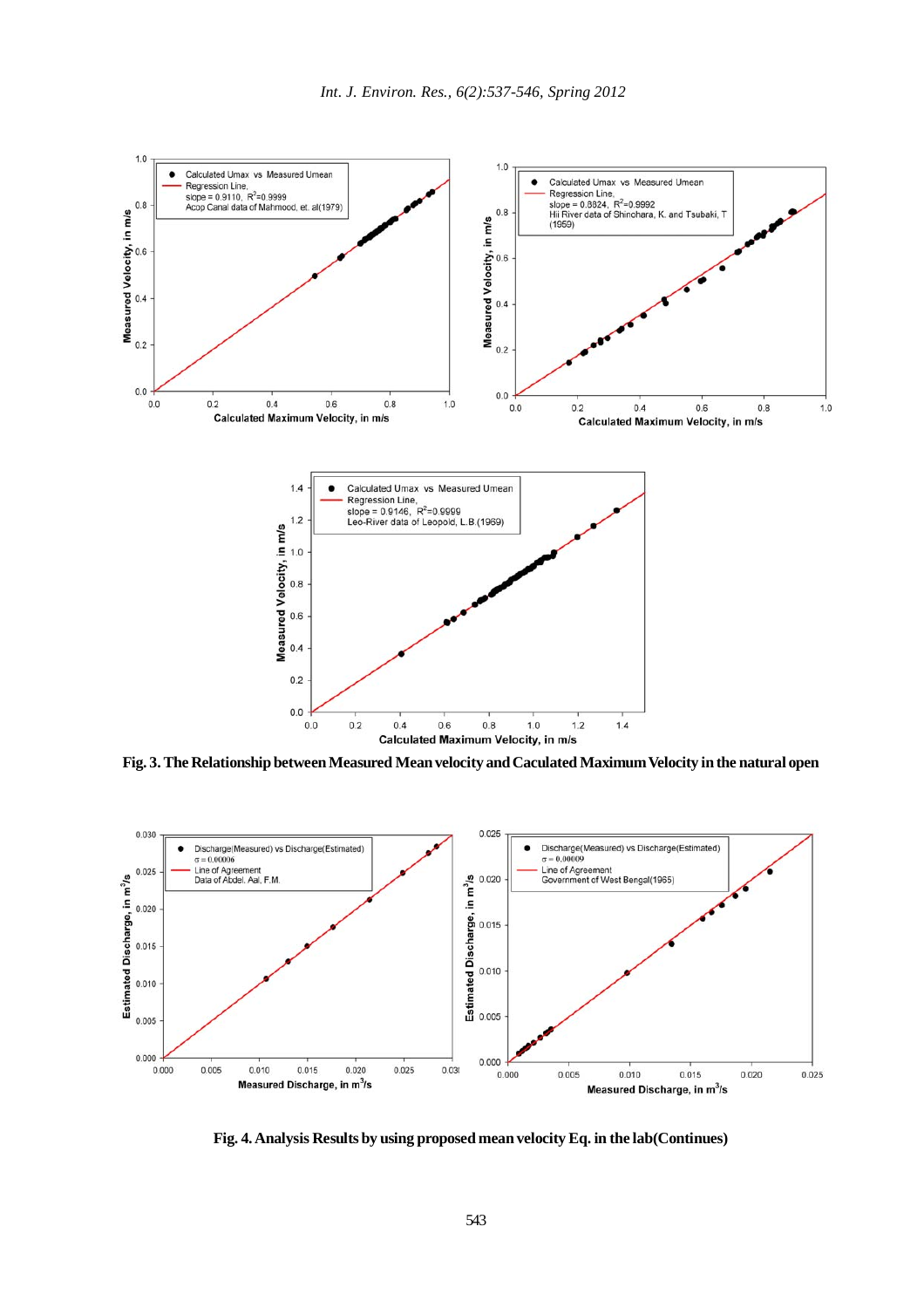

**Fig. 4. Analysis Results by using proposed mean velocity Eq. in the lab**



**Fig. 5. Analysis Results by using proposed mean velocity Eq. in the natural open**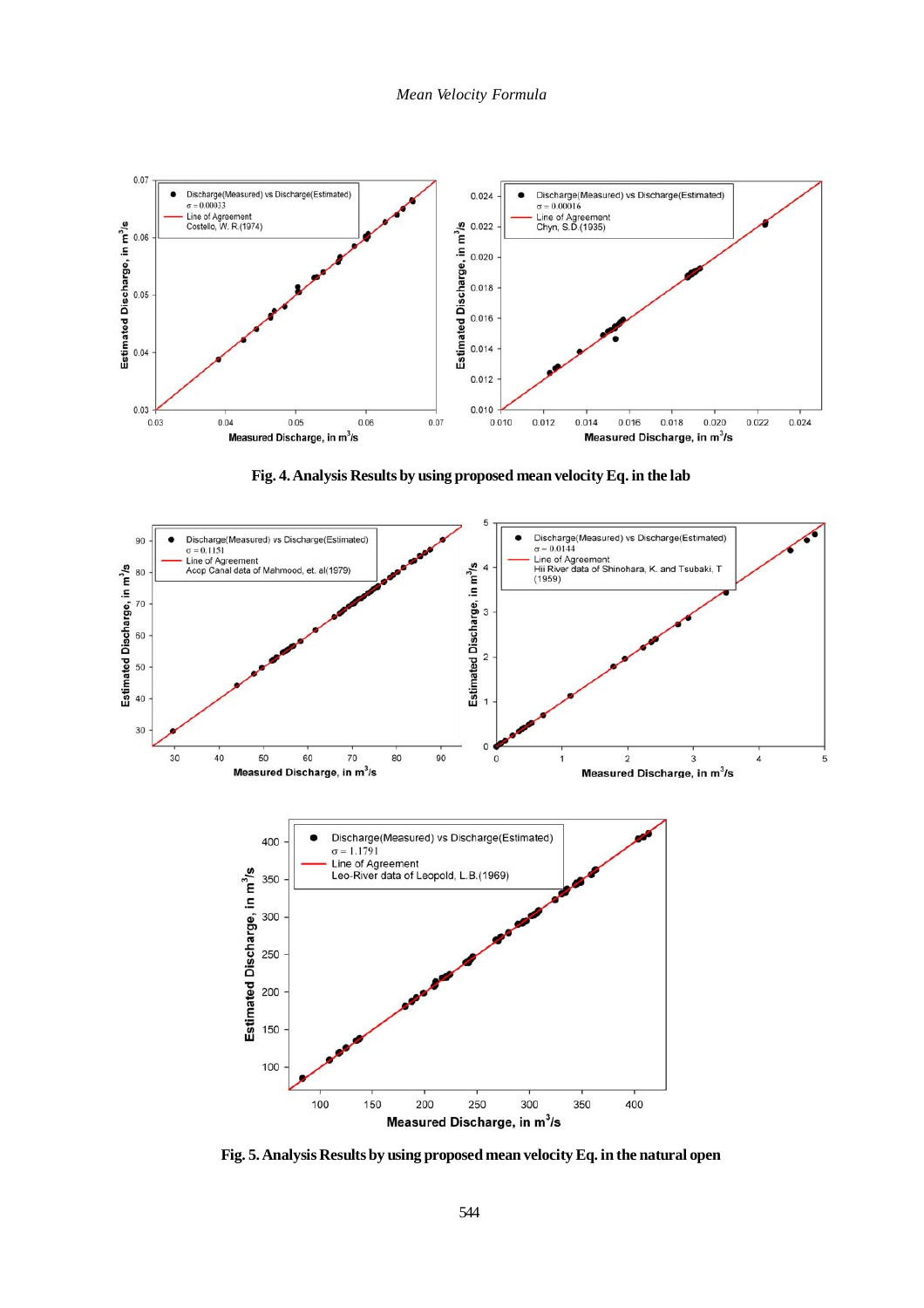

**Fig. 7. Discrepancy Ratio Analysis Between Measured and Estimated Discharge in the natural open**